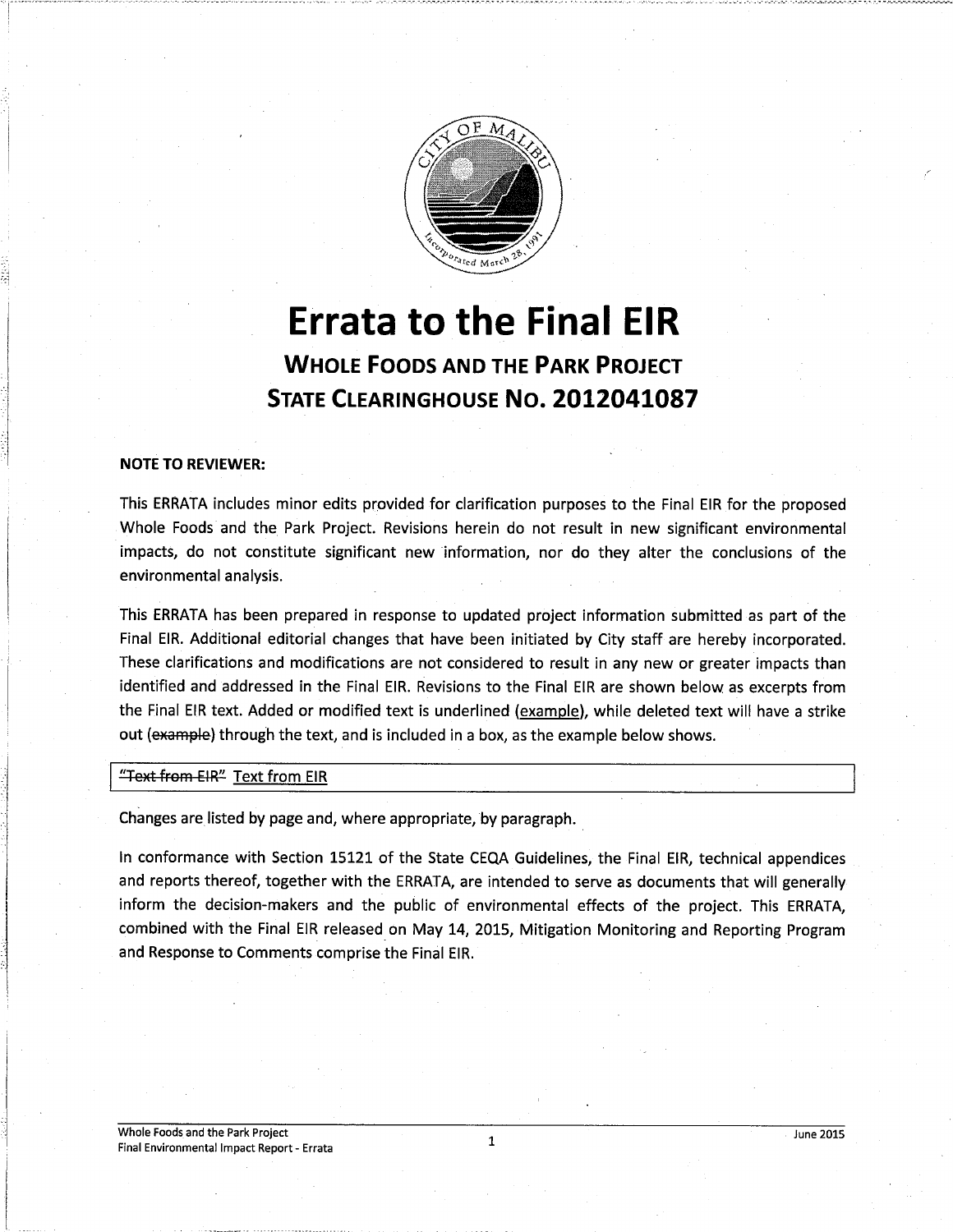#### City of Malibu

# CHANGES INCORPORATED INTO THE FINAL EIR TEXT

# 1.0 Introduction

No changes or revisions to the Final EIR are necessary.

# 2.0 Responses to Comments

Response B-1d-4 on page 2.0-52 was revised as follows:

As described in Section 3.14.3, Water Supply, the applicant has agreed to contribute its pro-rata share of \$342,812 towards the design and construction of all water related property specific improvements including a 12-inch water main approximately 5,000 feet long, pump station upgrades, a regulating station, and an approximately 800,000 gallon water tank. These infrastructure improvements would be dedicated to County of Los Angeles Water Works District 29 (WWD 29) after construction is complete. These improvements are necessary in order for WWD 29 to provide the customary level of water service required by the Los Angeles County Fire Department and the commercial uses associated with the proposed project.

# 3.0 Corrections and Additions

No changes or revisions to the Final EIR are necessary.

4.0 Mitigation Monitoring and Reporting Program

No changes or revisions to the Final EIR are necessary.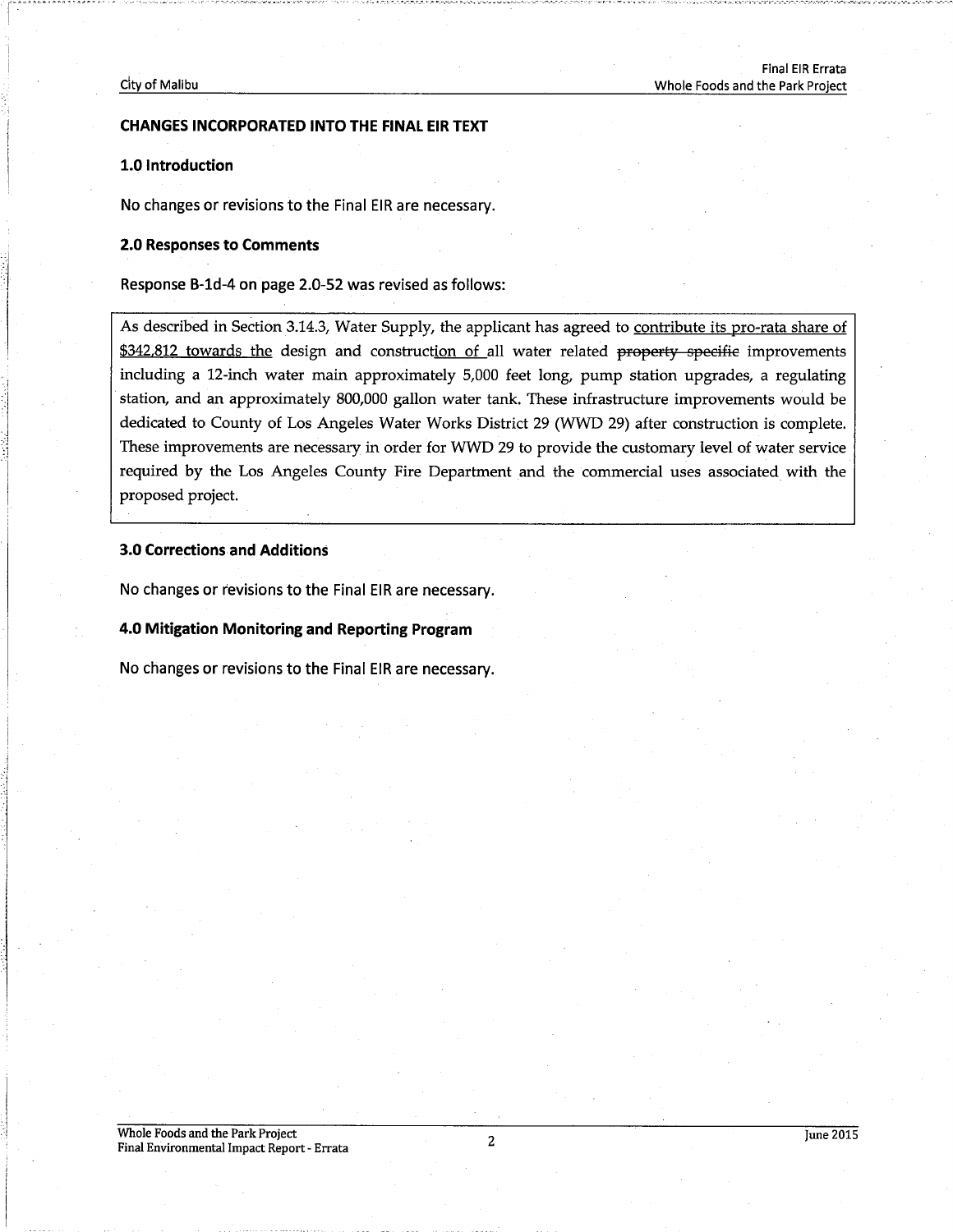# CHANGES INCORPORATED INTO THE DRAFT EIR TEXT

### 2.0 Project Description

Table 2.0-2 on page 2.0-28 is revised as follows:

| <b>Table 2.0-2</b><br><b>Proposed Landscaping and Plantings</b>                    |                                                                                                                                                                                    |
|------------------------------------------------------------------------------------|------------------------------------------------------------------------------------------------------------------------------------------------------------------------------------|
| Feature                                                                            | Area.                                                                                                                                                                              |
| On-grade landscaping                                                               | 32,849 square feet                                                                                                                                                                 |
| Tree canopy                                                                        | 48,492 square feet                                                                                                                                                                 |
| Green walls                                                                        | 22,000 square feet                                                                                                                                                                 |
| Total                                                                              | 103,341 square feet                                                                                                                                                                |
| development standards reflecting the above proposed functional landscape elements. | Note: The City of Malibu only counts on grade landscaping toward the on site landscaping<br>requirement, therefore a variance is requested.-The Specific Plan includes landscaping |

The third paragraph on page 2.0-31 is revised as follows:

Specific Plan No. 15-001: In conformance with Measure R (Malibu Municipal Code Section 17.02.045), a Specific Plan has been prepared for the project. The Specific Plan also was prepared under the authority of Government Code Sections 65450-65457 and the State of California Guidelines for the preparation of Specific Plans. The Specific Plan is limited to the boundaries of the project site itself, and does not authorize any changes to, nor will it have any significant effect on, the environment beyond those that are contemplated by the project. Therefore, this EIR analyzes the environmental impacts of site development contemplated by both the project and the Specific Plan. The City of Malibu Local Coastal Plan (LCP) requires that 40 percent of the gross lot area constitutes Landscaped Area, or, in this case, 102,467 square feet. The Specific Plan prepared for the proposed project establishes site-specific landscaping standards, including a list of functional landscaping elements that can be counted toward the percentage of on-site landscaping. The ground based planter area included in the Landscaped Area calculations totals 32,849 square feet. In addition, with the inclusion of additional functional landscaped areas (planter areas, tree canopy coverage and green walls) the total landscaping would equal 103,341 square feet, or 40.3 percent of the gross lot area.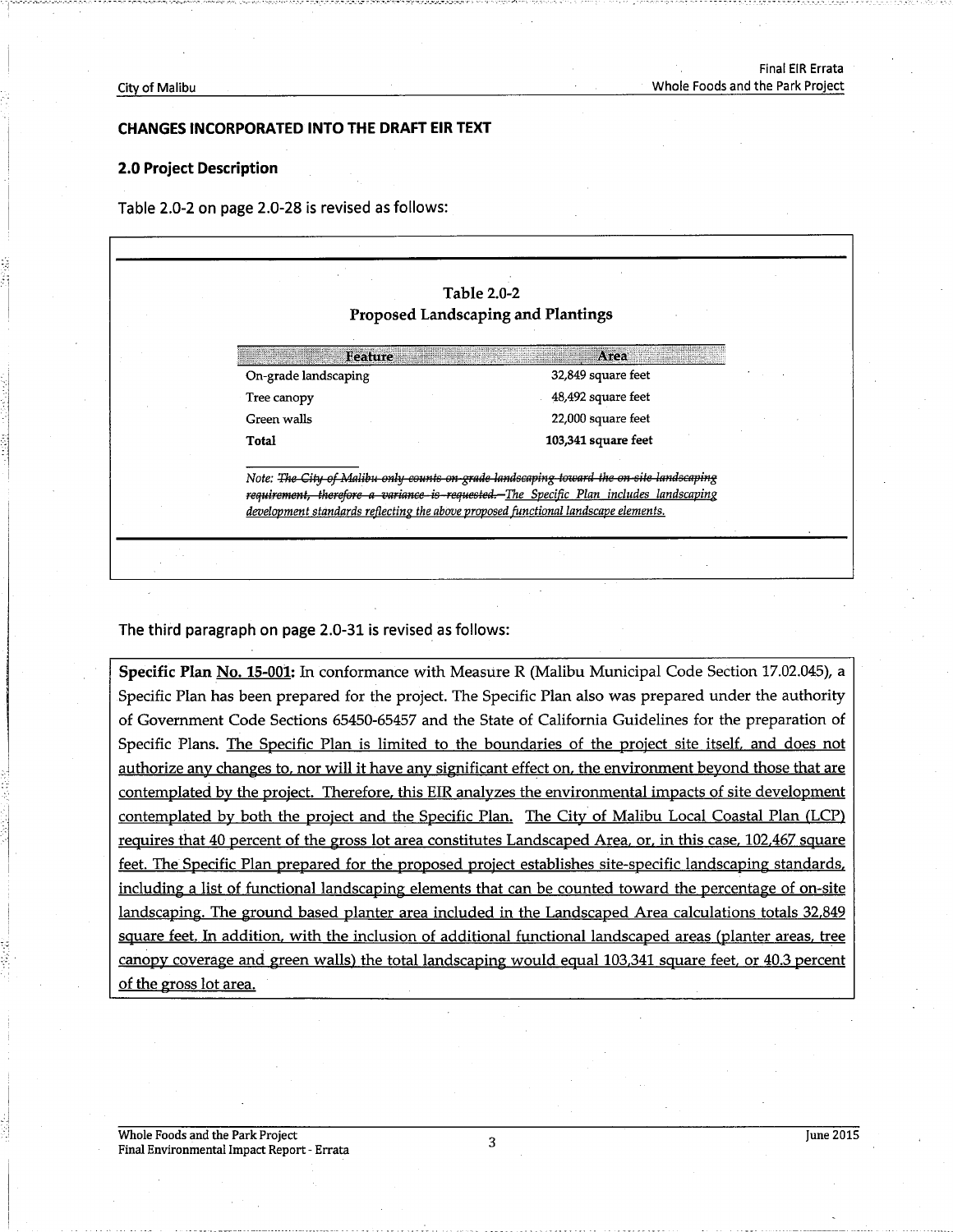Beginning at the seventh paragraph on page 2.0-31, the following revisions are made:

Conditional Use Permit No. 10-013: A conditional use permit is required in the CV-1 District for commercial space greater than 500 square feet; 4,000 square feet of restaurant space and for on-and offsite alcohol sales. Two of the restaurant spaces may have on-site alcohol service and the market will sell alcoholic beverages for off-site consumption (Land Use Implementation Chapter 3, Appendix I, Table B Permitted Uses). However, the Specific Plan eliminates the need for the CUP. The exception is that a CUP application would still need to be submitted for certain uses in the future when specific tenants are known, such as restaurants proposing onsite sales of liquor.

Site Plan Review (SPR) No. 10-042: Grading volumes in excess of 1,000 cubic yards of soil are proposed to raise the building floors above the floodplain to meet Federal Emergency Management Agency (FEMA) requirements. (Land Use Implementation Plan Section 8.3(G)). Proposed grading breaks down as follows: 70 cubic yards of remedial cut and 5,321 cubic yards of remedial fill, 7612 cubic yards of removal and recompaction, and 4,516 cubic yards of exempt understructure fill. However, the Specific Plan prepared for the proposed project eliminates the need for the Site Plan Review request.

SPR No. 10-043: Portions of each of the proposed structures would exceed the 18-foot height limit, to a maximum of 24 feet above existing grade for flat roof areas and up to 28 feet above existing grade for pitched roof areas. This height increase above 18 feet is due, in part, to the fact that the building finish floors must be raised to meet FEMA requirements. However, the Specific Plan prepared for the proposed project eliminates the need for the Site Plan Review request.

Minor Modification (MM): As shown in the table below, the minor modification request addresses reduced side yard setbacks. However, the Specific Plan prepared for the proposed project eliminates the need for the minor modification request.

The text on page 2.0-32 has been revised as follows:

Variance (VAR) No. 10-028. The Specific Plan prepared for the proposed project establishes landscaping standards that would allow for the establishment of 103.341 square feet of landscaping and therefore eliminates the need for the variance request.

#### **Functional Landscaped Area:**

| On-grade landscape:                                                | <del>32, 849 sf</del>  |
|--------------------------------------------------------------------|------------------------|
| <b>Tree Canopy</b>                                                 | 4 <del>8, 492 sf</del> |
| (outside on grade planters, open space and inside property lines): |                        |
| Green Walls:                                                       | <del>22, 000 sf</del>  |
| Total:                                                             | 103, 341 sf            |

#### <del>sf = square feet</del>

-Whole Foods and the Park, Variance Findings Reduction in Required Landscaped Area, Marny Randall, December 2014.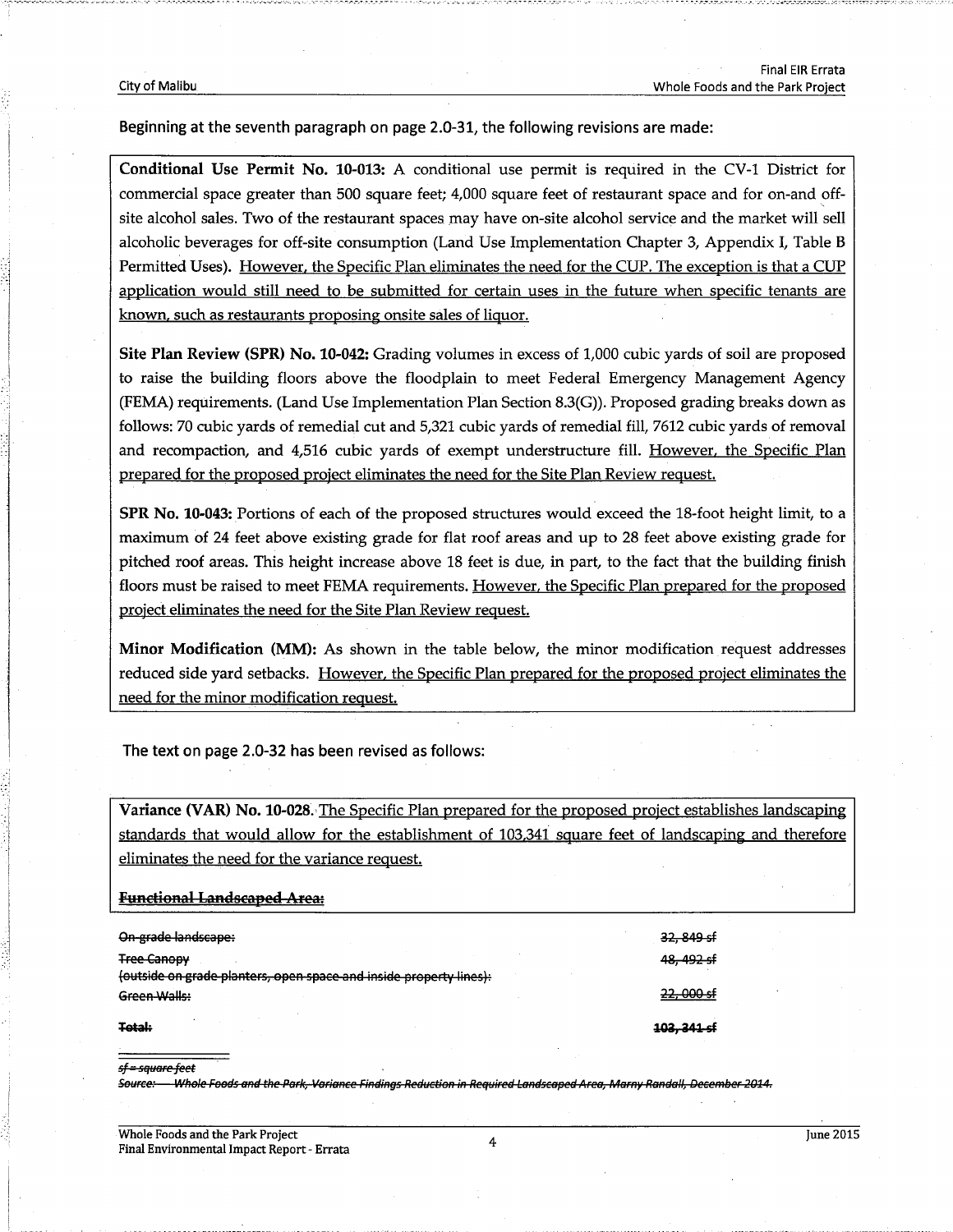Additionally, the project applicant proposes to install and maintain approximately 4,500 sf of landscape in the City's ROW contiguous to the property. This landscaping within the City's ROW has not been included in the code required Landscaped Area calculation.

VAR 10-029: The variance request would allow a wall height in the rear yard setback to exceed 6 feet (Land Use Implementation Section  $3.5.3(A)(3)$ ). A 12-foot sound wall is proposed for the rear property line. This is due in part to the irregular shape of the parcel, making the development layout difficult. More importantly, however, the property immediately north of the project site is used as a horse training facility. The owners of that property have expressed concern about the sensitivity of horses to sudden noise, and the purpose of the proposed wall is to respond to that concern. The Specific Plan establishes development standards that would permit the construction of a 12-foot sound wall and therefore eliminates the need for the variance request.

#### 3.0 Environmental Impact Analysis Introduction

No changes or revisions to this section of the Draft EIR are necessary.

# 3.1 Aesthetics

No changes or revisions to this section of the Draft EIR are necessary.

#### 3.2 Air Quality

No changes or revisions to this section of the Draft EIR are necessary.

#### 3.3 Biological Resources

No changes or revisions to this section of the Draft EIR are necessary.

#### 3.4 Cultural Resources

No changes or revisions to this section of the Draft EIR are necessary.

#### 3.5 Geology and Soils

No changes or revisions to this section of the Draft EIR are necessary.

# 3.6 Hazards and Hazardous Materials

No changes or revisions to this section of the Draft EIR are necessary.

#### 3.7 Hazards and Hazardous Materials

No changes or revisions to this section of the Draft EIR are necessary.

# 3.8 Hydrology and Water Quality

No changes or revisions to this section of the Draft EIR are necessary.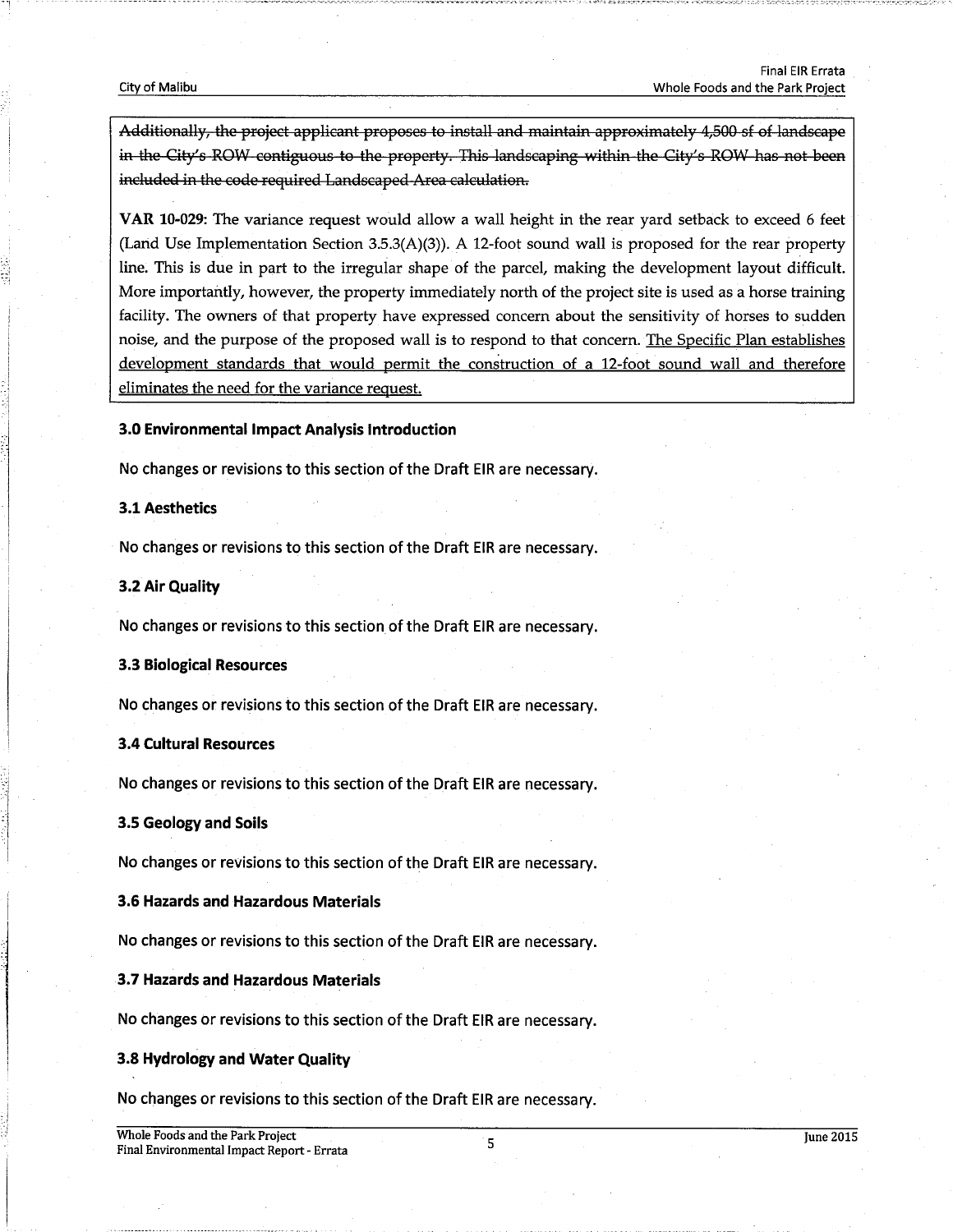# 3.9 Land Use and Planning

The third paragraph under the heading 'Height Limitations' on page 3.9-16 is revised as follows:

# Height Limitations

According to Section 17.40.080 of the Malibu Municipal Code, the maximum height of commercial development in the City is 18 feet. As the maximum height of each of the proposed structures is 28 feet, the proposed project would exceed the City's height limitation for commercial uses. This height increase above the 18-foot allowable height is due in part to the fact that building finished floors must be raised by a minimum of 3 feet above the existing grade to meet Federal Emergency Management Agency (FEMA) requirements and MMC Floodplain Management Ordinance requirements (refer to Section 3.8, .Hydrology and Water Quality, and is also necessary to provide a screen for the rooftop mechanical equipment required for commercial use. Existing buildings in the project vicinity include the two-story, approximately 35-foot-tall, Malibu Country Mart professional building directly across Civic Center Way from the proposed project site, as well as other nearby two-story commercial buildings further south on Cross Creek Road and to the,west along Civic Center Way. Therefore the proposed project is within keeping of the existing visual character or quality of the project vicinity. Site plan review (SPR) is required to Specific Plan development standards are proposed to allow heights in excess of the maximum allowed height in the zone. With the site plan review process  $(SPR No. 10-043)$ , Upon adoption of the Specific Plan, height limitations would be brought into conformance. Refer to Section 3.1, Aesthetics, for more information.

The first paragraph under the heading 'Setback Requirements' on page 3.9-17 is revised as follows:

#### Setback- Requirements

According to Section 17.40.080 of the Malibu Municipal Code, front yard setbacks shall be at least 20 percent of the total depth of the lot, side yard setbacks shall be cumulatively at least 25 percent of the total width of the lot but, in no event, shall a single side yard setback be less than 10 percent of the width of the lot or 5 feet, whichever is greater, and rear yard setbacks shall be at least 15 percent of the lot depth or 15 feet whichever is greater. Based on these standards, with a lot depth of 717 feet, the proposed project would require a front yard setback of 143.4 feet and a year yard setback of 107.55 feet. In addition, with a lot width of 422.46 feet, the proposed project would require one side yard setback to be at least 42.25 feet and the other side yard setback to be a maximum of 63:37 feet. However, as the proposed project would provide a front yard setback of 88 feet, a side yard setback (east) of 50.7 feet, a side yard setback (west) of 42.25 feet, and a rear yard setback of 86.04 feet, it would not conform to the yard setback requirements contained in the Malibu Municipal Code. A Minor Modification (MM) is being requested Specific Plan development standards are proposed to permit the reduced front, side (east) and rear setbacks.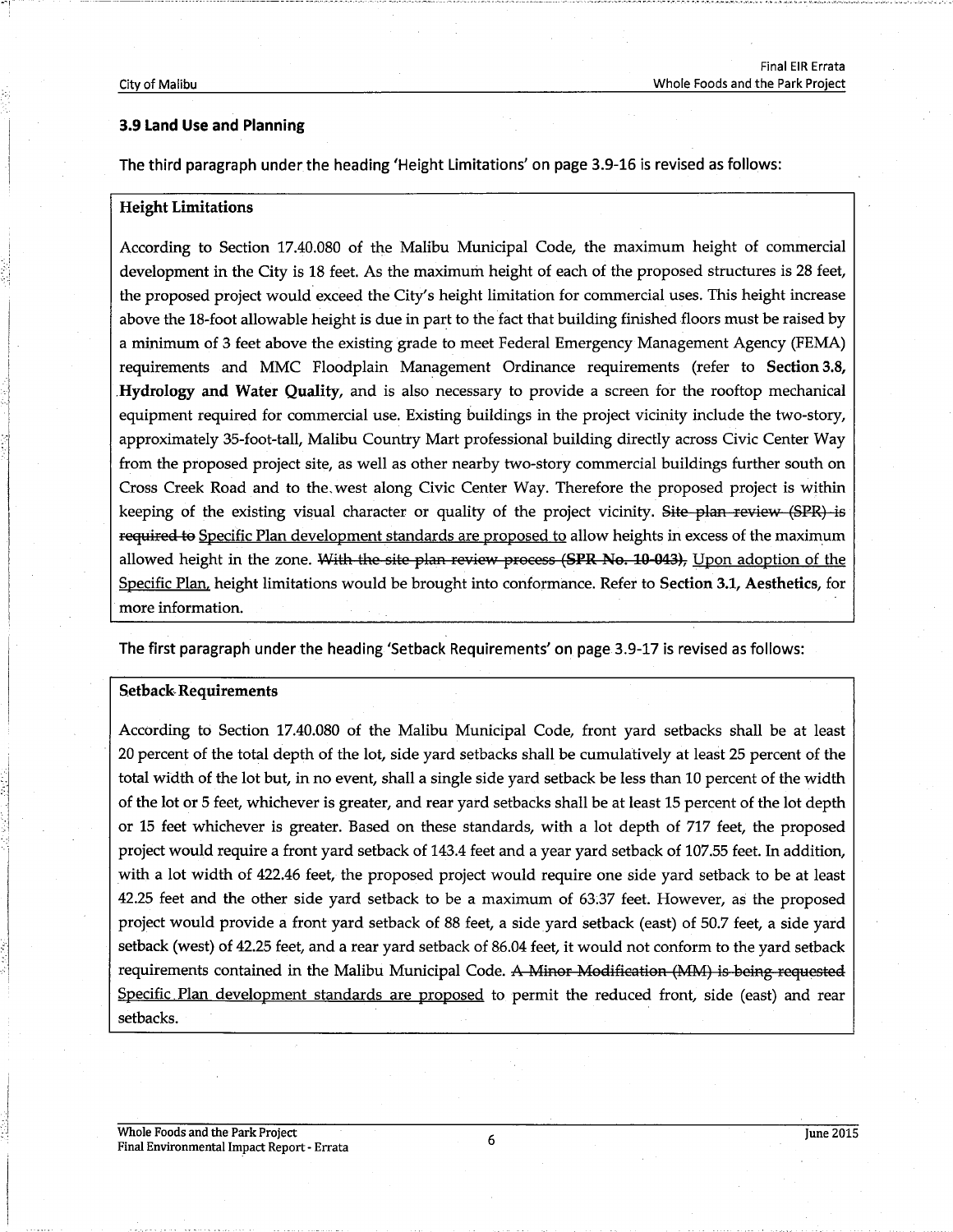The first paragraph on page 3.9-18 is revised as follows:

For clarification, because the MMC does not define "Landscaped Area;" the Specific Plan prepared for the proposed project further interprets the permitted functional landscape elements, such as tree canopies and green walls, which could be included in the calculations. Under alternative interpretation, Pursuant to the Specific Plan development standards, the project would provide greater Landscaped Area than required. However, should the decision makers determine that a more traditional interpretation of the landscape requirement is more appropriate for the site, a variance has been requested (Variance No. 10-028) for the reduced Landscaped Area.

The first paragraph on page 3.9-31 is revised as follows:

As the Specific Plan prepared for the proposed project demonstrates, following the granting of the requested discretional approvals (Coastal Development Permit No. 10-022, General Plan Amendment No. 11-001, Zoning Map Amendment No. 11-001, and Lot Merger No. 10-004, Conditional Use Permit No. 10-013, Site Plan Review No. 10-042, Site Plan Review No. 10-043, the Minor Modification request, Variance No. 10 028, and Variance No. 10 029) the proposed project would be consistent with applicable land use plans and zoning for the project site, the cumulative impact of the proposed project along with pending and approved projects would be less than significant.

### 3.10 Noise

No changes or revisions to this section of the Draft EIR are necessary.

### 3.11 Public Services

No changes or revisions to this section of the Draft EIR are necessary.

### 3.12 Recreation

No changes or revisions to this section of the Draft EIR are necessary.

#### 3.13 Transportation and Traffic .

No changes or revisions to this section of the Draft EIR are necessary.

#### 3.14 Utilities and Service Systems

#### 3.14.1 Electricity

No changes or revisions to this section of the Draft EIR are necessary.

# 3.14.2 Natural Gas

No changes or revisions to this section of the Draft EIR are necessary.

#### 3.14.3 Water Supply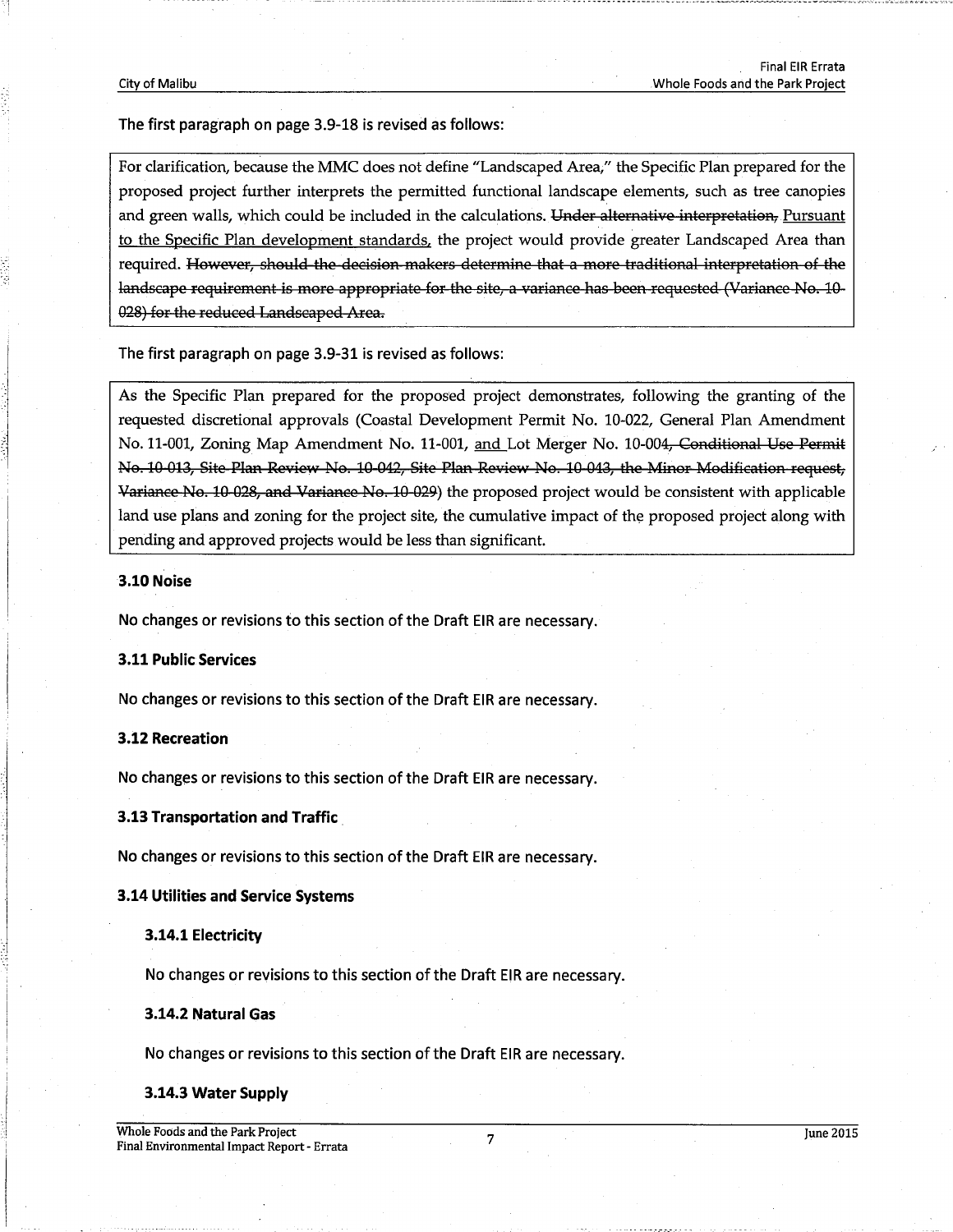The last paragraph on page 3.14.3-5 is revised as follows:

As mentioned above, the water supply and infrastructure system serving the project site includes a 12-inch water main along Civic Center Way and a 10-inch water main along Cross Creek Road The applicant has also entered into an Agreement with WWD No. 29 by which is has agreed to contribute its pro-rata share of \$342,812 towards the design and construction of all water related property-specific improvements including a 12-inch water main approximately 5,000 feet long, pump station upgrades, a regulating station, and an approximately 800,000 gallon water tank. These improvements are necessary in order for WWD No. 29 to provide the customary level of water service required by the Los Angeles County Fire Department and the commercial uses associated with the proposed project. Pursuant to the Agreement, the applicant paid \$342,812 to WWD No. 29, and on February 26, 2012, WWD No. 29 issued a Conditional Will-Serve Letter to provide water to the proposed project.

#### 3.14.4 Wastewater

No changes or revisions to this section of the Draft EIR are necessary.

# 3.14.5 Solid Waste

No changes or revisions to this section of the Draft EIR are necessary.

#### 4.0 Alternatives

The first two paragraphs on page 4.0-31 are revised as follows:

new tree canopy, the City has historically interpreted "on-grade" landscaping towards a project's total landscaped area. However, because the MMC does not define "Landscaped Area," the Specific Plan prepared for the proposed project proposes that functional landscape elements, such as tree canopies and green walls, be included in the landscaping calculations. Under these circumstances, the project would provide greater Landscaped Area than required. However, should the decision makers determine that a more traditional interpretation of the landscape requirement is more appropriate for the site, the proposed project would be deficient by 50,352 sf (Local Implementation Plan Section 3.8(A)(5)(b)), and a variance would be required.

Under this alternative, the 13,876 sf of ancillary retail/restaurant structures, would be constructed as two, two-story buildings. The parking required under this alternative would be 220 spaces (five spaces for every 1,000 sf of retail space), as with the proposed project, since there would be no reduction in grocery store, or retail/restaurant square footage. The additional space for landscaping/open space provided under this alternative would be approximately 9,335 sf. Therefore, this alternative would provide 61,450 sf of traditional on the ground landscaping/open space (including the children's parks, community garden, and public seating areas as proposed under the project), an increase aver the proposed project, but still deficient by approximately 41,017 sf.